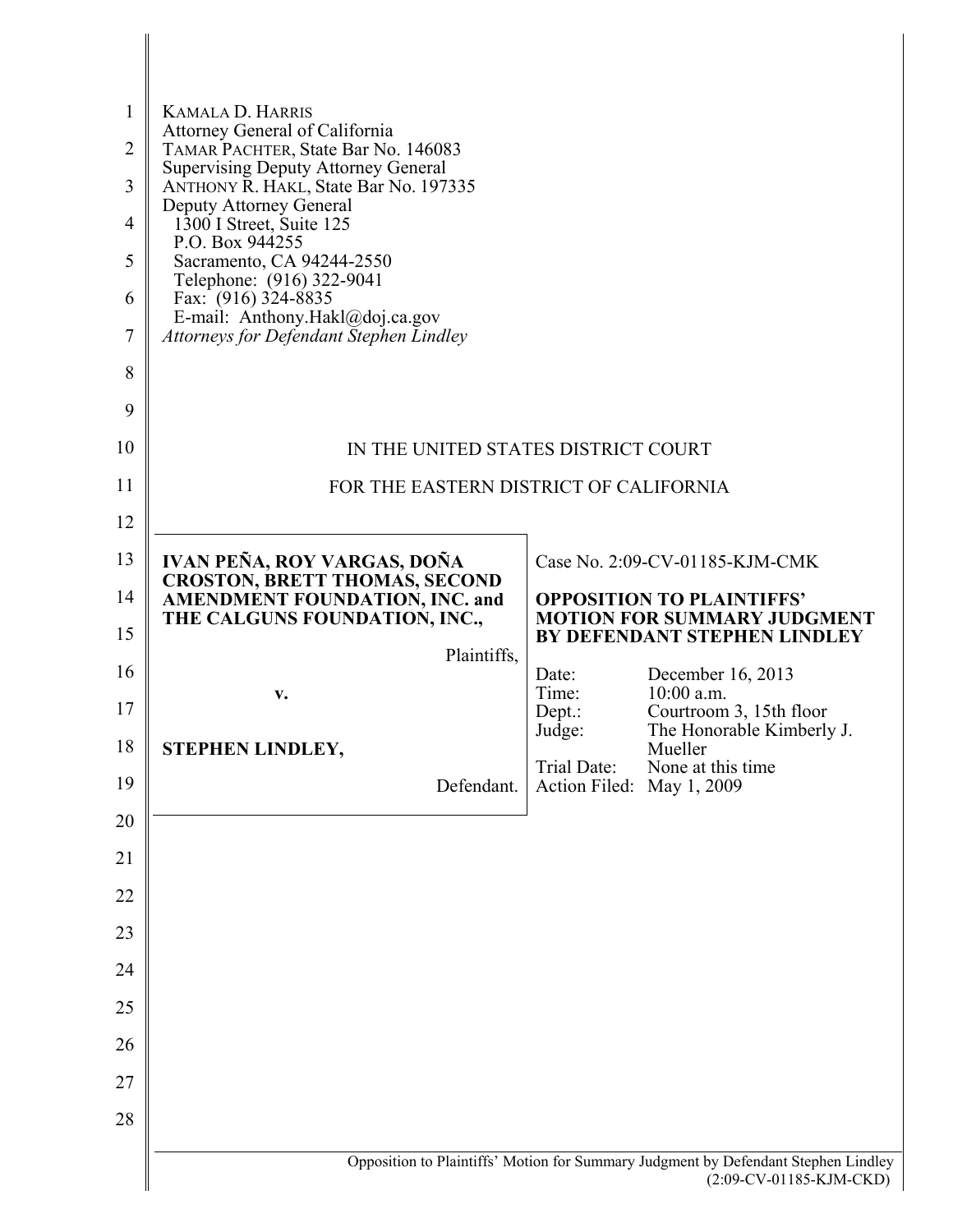| 2<br>3<br>4 | Ι.  |             |                                                                                                                                                |                                                                                                                               | Page |
|-------------|-----|-------------|------------------------------------------------------------------------------------------------------------------------------------------------|-------------------------------------------------------------------------------------------------------------------------------|------|
|             |     |             |                                                                                                                                                |                                                                                                                               |      |
|             |     |             |                                                                                                                                                |                                                                                                                               |      |
|             |     |             | The Unsafe Handgun Act passes constitutional review under the test for<br>Second Amendment challenges announced by the Ninth Circuit in United |                                                                                                                               |      |
| 5           |     | $A_{\cdot}$ |                                                                                                                                                |                                                                                                                               |      |
| 6           |     |             | 1.                                                                                                                                             |                                                                                                                               |      |
|             |     |             | 2.                                                                                                                                             |                                                                                                                               |      |
| 8           |     | <b>B.</b>   |                                                                                                                                                |                                                                                                                               |      |
| 9           |     |             | 1.                                                                                                                                             | Step one: the UHA does not burden conduct protected by                                                                        |      |
| 10          |     |             | 2.                                                                                                                                             |                                                                                                                               |      |
|             | II. |             |                                                                                                                                                |                                                                                                                               |      |
| 11<br>12    |     |             |                                                                                                                                                |                                                                                                                               |      |
| 13          |     |             |                                                                                                                                                |                                                                                                                               |      |
| 14          |     |             |                                                                                                                                                |                                                                                                                               |      |
| 15          |     |             |                                                                                                                                                |                                                                                                                               |      |
| 16          |     |             |                                                                                                                                                |                                                                                                                               |      |
| 17          |     |             |                                                                                                                                                |                                                                                                                               |      |
| 18          |     |             |                                                                                                                                                |                                                                                                                               |      |
| 19          |     |             |                                                                                                                                                |                                                                                                                               |      |
| 20          |     |             |                                                                                                                                                |                                                                                                                               |      |
| 21          |     |             |                                                                                                                                                |                                                                                                                               |      |
| 22          |     |             |                                                                                                                                                |                                                                                                                               |      |
| 23          |     |             |                                                                                                                                                |                                                                                                                               |      |
| 24          |     |             |                                                                                                                                                |                                                                                                                               |      |
| 25          |     |             |                                                                                                                                                |                                                                                                                               |      |
| 26          |     |             |                                                                                                                                                |                                                                                                                               |      |
| 27          |     |             |                                                                                                                                                |                                                                                                                               |      |
| 28          |     |             |                                                                                                                                                |                                                                                                                               |      |
|             |     |             |                                                                                                                                                | $\mathbf{i}$<br>Opposition to Plaintiffs' Motion for Summary Judgment by Defendant Stephen Lindley<br>(2:09-CV-01185-KJM-CKD) |      |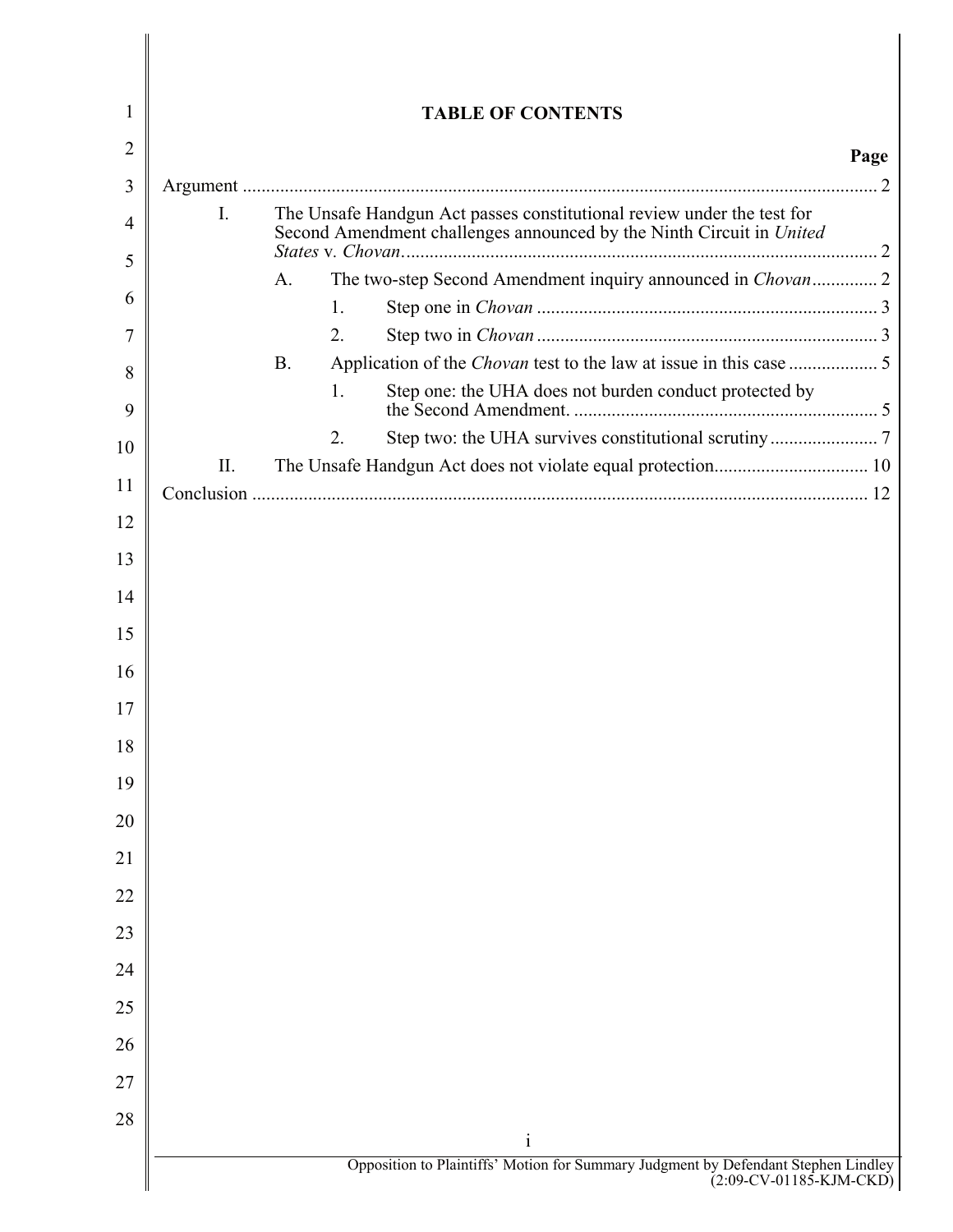| 1                   | <b>TABLE OF AUTHORITIES</b>                                                                                      |
|---------------------|------------------------------------------------------------------------------------------------------------------|
| $\overline{2}$      | <b>Page</b>                                                                                                      |
| 3                   | <b>CASES</b>                                                                                                     |
| 4<br>5              | Anderson v. Holder                                                                                               |
| 6                   | Coal. of New Jersey Sportsmen, Inc. v. Whitman                                                                   |
| $\overline{7}$<br>8 | Dearth v. Holder                                                                                                 |
| 9<br>10             | District of Columbia v. Heller                                                                                   |
| 11                  | Fiscal v. City and County of San Francisco                                                                       |
| 12<br>13            | Heller v. District of Columbia                                                                                   |
| 14<br>15            | International Bhd. of Teamsters v. United States                                                                 |
| 16                  | Kwong v. Bloomberg                                                                                               |
| 17<br>18            | Louis v. McCormick & Schmick Restaurant Corp.                                                                    |
| 19<br>20            | Peruta v. County of San Diego                                                                                    |
| 21                  | Peterson v. LaCabe                                                                                               |
| 22<br>23            | Richards v. Cnty. of Yolo<br>No. 09-1235, 821 F. Supp. 2d 1169, 2011 WL 1885641 (E.D. Cal. May 16, 2011) 8       |
| 24                  | Schweiker v. Wilson                                                                                              |
| 25<br>26            | Scocca v. Smith                                                                                                  |
| 27<br>28            | Silveira v. Lockyer<br>$\overline{\mathbf{u}}$                                                                   |
|                     | Opposition to Plaintiffs' Motion for Summary Judgment by Defendant Stephen Lindley<br>$(2:09$ -CV-01185-KJM-CKD) |

 $\parallel$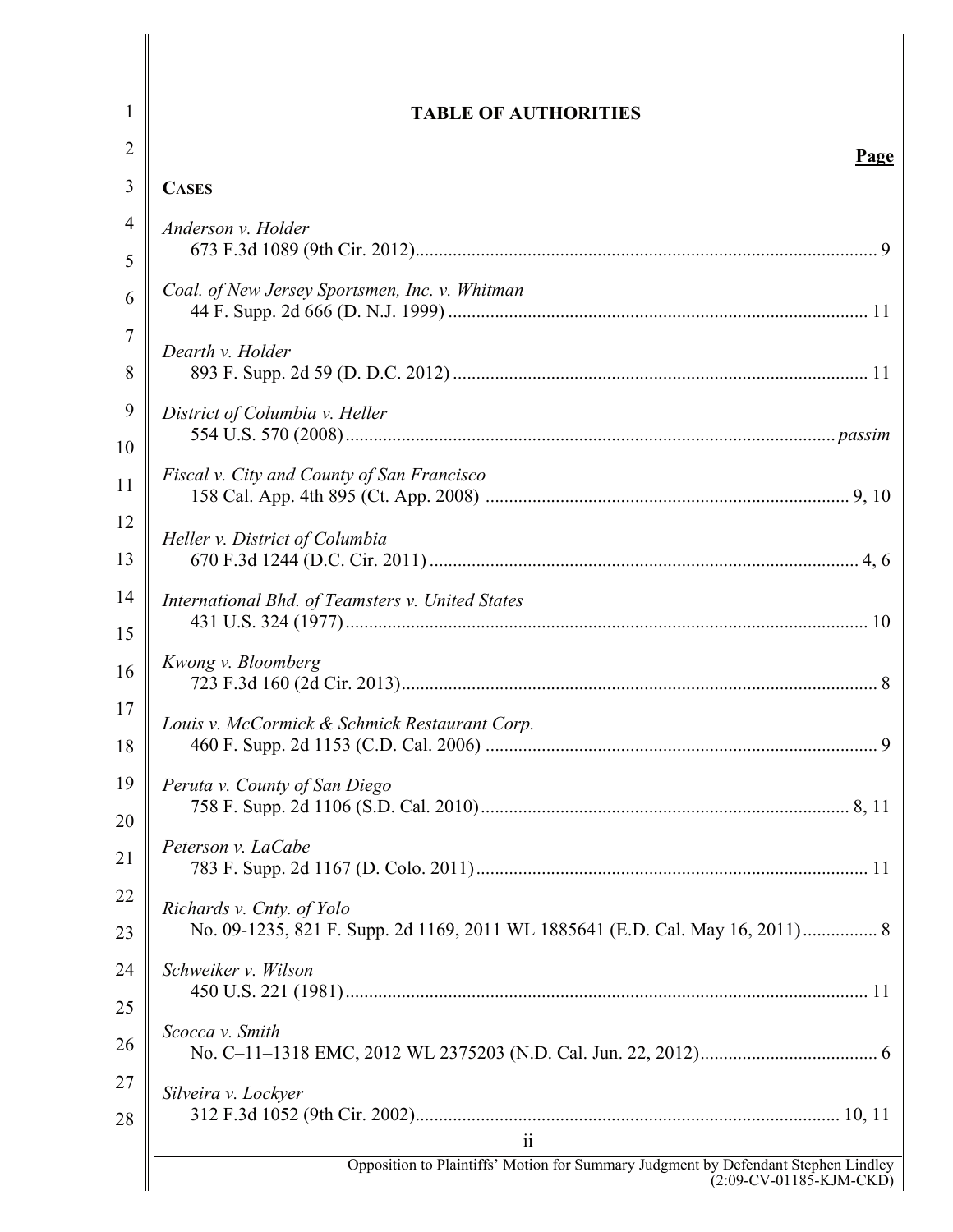| 1                    | <b>TABLE OF AUTHORITIES</b>                                                               |
|----------------------|-------------------------------------------------------------------------------------------|
| 2                    | (continued)<br>Page                                                                       |
| 3<br>4               | United States v. Chester                                                                  |
| 5                    | United States v. Chovan                                                                   |
| 6<br>7               | United States v. Marzzarella                                                              |
| 8<br>9               | United States v. Skoien                                                                   |
| 10                   | United States v. Vongxay                                                                  |
| 11<br>12             | Wedbush, Noble, Cooke, Inc. v. S.E.C.                                                     |
| 13<br>14             | Yong v. Immigration and Naturalization Service                                            |
| 15                   | <b>STATUTES</b>                                                                           |
| 16                   | United States Code, Title 18                                                              |
| 17<br>18<br>19<br>20 | California Penal Code                                                                     |
| 21                   | <b>CONSTITUTIONAL PROVISIONS</b>                                                          |
| 22<br>23             | <b>United States Constitution</b>                                                         |
| 24                   | <b>COURT RULES</b>                                                                        |
| 25<br>26             | Federal Rules of Evidence                                                                 |
| 27                   |                                                                                           |
| 28                   |                                                                                           |
|                      | 111<br>Opposition to Plaintiffs' Motion for Summary Judgment by Defendant Stephen Lindley |
|                      | $(2:09$ -CV-01185-KJM-CKD $)$                                                             |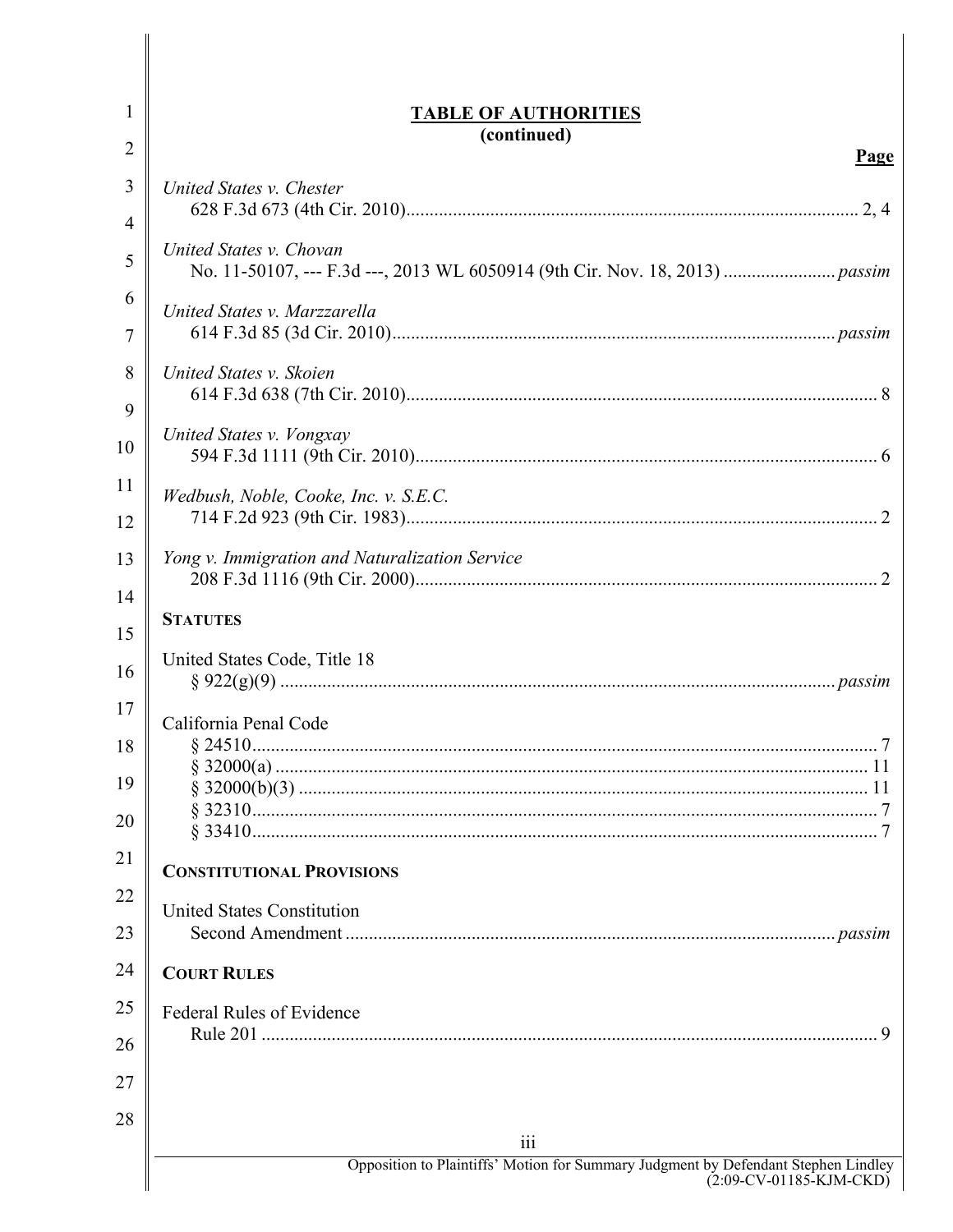| $\mathbf{1}$   | <b>INTRODUCTION</b>                                                                                              |  |
|----------------|------------------------------------------------------------------------------------------------------------------|--|
| $\overline{2}$ | In their motion for summary judgment, plaintiffs argue that California's Unsafe Handgun                          |  |
| 3              | Act (UHA, or the Act) is unlawful under District of Columbia v. Heller, 554 U.S. 570 (2008)                      |  |
| $\overline{4}$ | because, as plaintiffs put it, the Act is "a massive ban on handguns whose possession and use is                 |  |
| 5              | secured by the Second Amendment." (Pls.' Mem. of P. & A. in Supp. of Pls.' Mot. for Summ. J.                     |  |
| 6              | (Pls.' Mem.) at p. 9.) <sup>1</sup> But the UHA, unlike the law at issue in <i>Heller</i> , is hardly a "ban" on |  |
| 7              | handguns, much less a massive one. Also unlike <i>Heller</i> , the UHA does not concern the                      |  |
| 8              | "possession and use" of handguns. Rather, it regulates the commercial sale of handguns. And                      |  |
| 9              | while Heller does contain language indicating that the Second Amendment extends to handguns                      |  |
| 10             | in general because they are "in common use" for "lawful purposes," 554 U.S. at 624-27, unlike                    |  |
| 11             | the law in <i>Heller</i> the UHA is not a blanket restriction on handguns as an entire class. The Act            |  |
| 12             | requires only that certain handguns have certain safety features.                                                |  |
| 13             | Beyond these deficiencies, plaintiffs' entire argument is premised on the notion that there is                   |  |
| 14             | no standard of review, or "means-end balancing test," that the Court should apply in this case.                  |  |
| 15             | (Pls.' Mem. at p. 11.) As plaintiffs put it, "it is enough" that the Second Amendment protects                   |  |
| 16             | handguns; thus, the UHA violates the Second Amendment. Id. We now have certainty that this                       |  |
| 17             | analytical approach is wrong. After the parties filed their opening briefs in this case, the Ninth               |  |
| 18             | Circuit published its opinion in <i>United States v. Chovan</i> , No. 11-50107, --- F.3d ---, 2013 WL            |  |
| 19             | 6050914 (9th Cir. Nov. 18, 2013). In Chovan, the Ninth Circuit joined a number of other circuits                 |  |
| 20             | in holding that a specific two-step analytical framework applies to Second Amendment                             |  |
| 21             | challenges. As explained in detail below, and as argued by defendant Stephen Lindley in his                      |  |
| 22             | opening brief, <i>Chovan</i> directs that this Court's analysis of the UHA first involve an assessment of        |  |
| 23             | any burden the Act imposes on the Second Amendment right. Only if there is a sufficient burden                   |  |
| 24             | does the Court then apply an appropriate standard of constitutional scrutiny. The UHA easily                     |  |
| 25             | with stands review under this framework. Similarly, plaintiffs' equal protection claims lack merit.              |  |
| 26             | Accordingly, plaintiffs' motion for summary judgment should be denied.                                           |  |
| 27             | <sup>1</sup> The citations herein to plaintiffs' opening brief are to plaintiffs' <i>corrected</i> memorandum    |  |
| 28             | of points and authorities filed on November 2, 2013, unless otherwise specified. (Doc. no. 67-1.)                |  |
|                | Opposition to Plaintiffs' Motion for Summary Judgment by Defendant Stephen Lindley                               |  |
|                | (2:09-CV-01185-KJM-CKD)                                                                                          |  |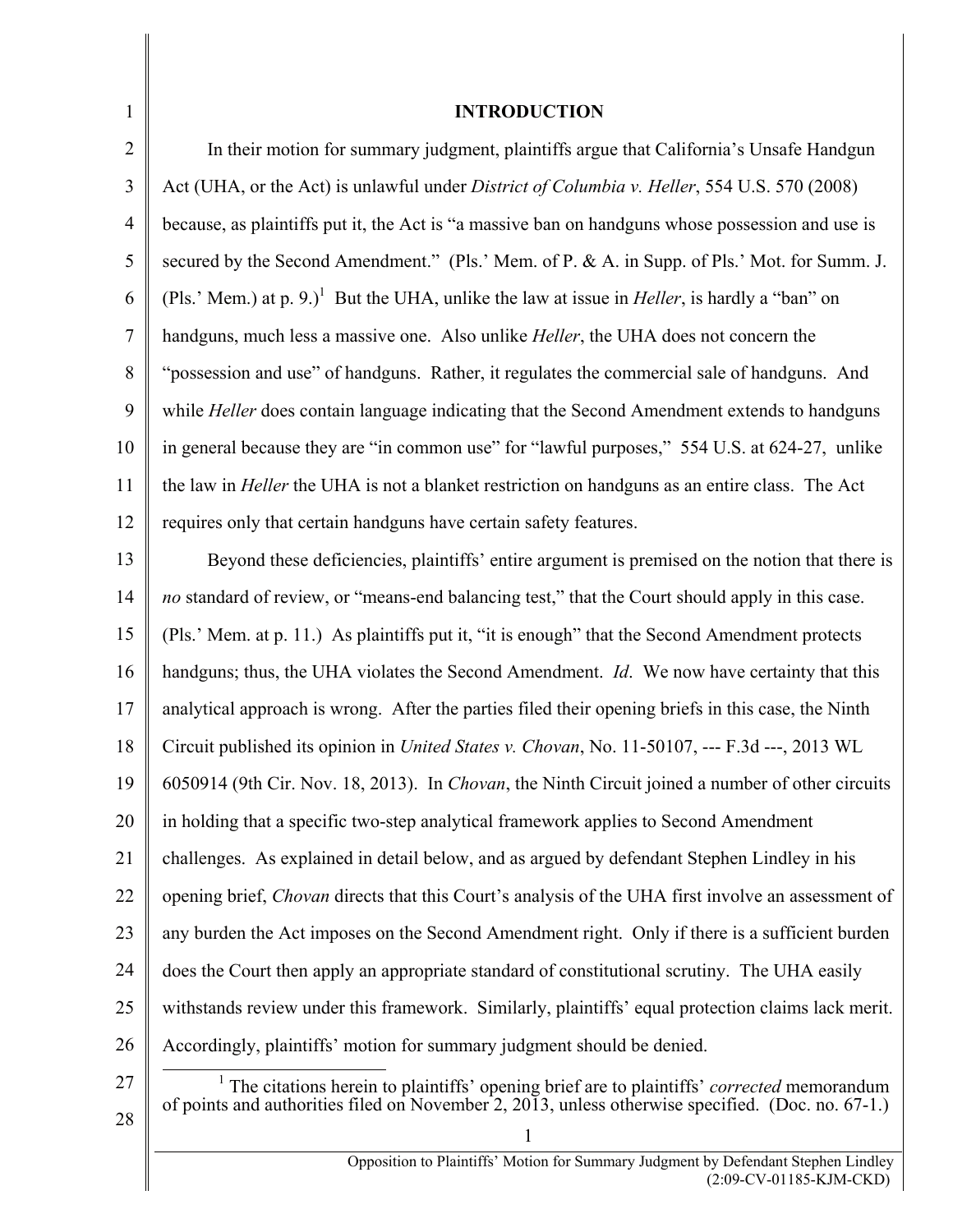| $\mathbf{1}$   | <b>ARGUMENT</b>                                                                                                                                                                                                    |  |  |  |
|----------------|--------------------------------------------------------------------------------------------------------------------------------------------------------------------------------------------------------------------|--|--|--|
| $\overline{2}$ | I.<br>THE UNSAFE HANDGUN ACT PASSES CONSTITUTIONAL REVIEW UNDER THE TEST<br>FOR SECOND AMENDMENT CHALLENGES ANNOUNCED BY THE NINTH CIRCUIT IN                                                                      |  |  |  |
| 3              | <b>UNITED STATES V. CHOVAN.</b>                                                                                                                                                                                    |  |  |  |
| $\overline{4}$ | The Two-Step Second Amendment Inquiry Announced in Chovan <sup>2</sup><br>A.                                                                                                                                       |  |  |  |
| 5              | <i>Chovan</i> involved a constitutional challenge to 18 U.S.C. § 922(g)(9), the federal statute                                                                                                                    |  |  |  |
| 6              | prohibiting persons convicted of domestic violence misdemeanors from possessing firearms for                                                                                                                       |  |  |  |
| 7              | life. Chovan, 2013 WL 6050914 at *1. Relying on <i>Heller</i> , Mr. Chovan contended that section                                                                                                                  |  |  |  |
| 8              | $922(g)(9)$ violates the Second Amendment because it impermissibly restricts the individual and                                                                                                                    |  |  |  |
| 9              | fundamental right to bear arms. <i>Id.</i> at *4.                                                                                                                                                                  |  |  |  |
| 10             | Before it could consider the merits of Mr. Chovan's claims, the court had to decide the                                                                                                                            |  |  |  |
| 11             | applicable standard of review for Second Amendment challenges, an issue previously undecided                                                                                                                       |  |  |  |
| 12             | in the Ninth Circuit. After considering the approach of other circuits, the court decided to "adopt"                                                                                                               |  |  |  |
| 13             | the two-step Second Amendment inquiry undertaken by the Third Circuit in [United States v.                                                                                                                         |  |  |  |
| 14             | Marzzarella, 614 F.3d 85, 89 (3d Cir. 2010)], and the Fourth Circuit in [United States v. Chester,                                                                                                                 |  |  |  |
| 15             | 628 F.3d 673, 680 (4th Cir. 2010)], among other circuits." Chovan, 2013 WL 6050914 at *8.                                                                                                                          |  |  |  |
| 16             | More specifically, the two-step Second Amendment inquiry adopted by the Ninth Circuit "(1)                                                                                                                         |  |  |  |
| 17             | asks whether the challenged law burdens conduct protected by the Second Amendment and (2) if                                                                                                                       |  |  |  |
| 18             | so, directs courts to apply an appropriate level of scrutiny. <i>Chester</i> , 628 F.3d at 680; see also                                                                                                           |  |  |  |
| 19             | Marzzarella, 614 F.3d at 89." Id. The court explained that "this two-step inquiry reflects the                                                                                                                     |  |  |  |
| 20             | Supreme Court's holding in <i>Heller</i> that, while the Second Amendment protects an individual                                                                                                                   |  |  |  |
| 21             | right to keep and bear arms, the scope of that right is not unlimited." Id. (citing Heller, 554 U.S.                                                                                                               |  |  |  |
| 22             | at $626-27$ ) (italics added). The court also explained that the two-step inquiry is "consistent with                                                                                                              |  |  |  |
| 23             |                                                                                                                                                                                                                    |  |  |  |
| 24             | $2$ The Ninth Circuit has held that even where a mandate has not yet issued, the judgment                                                                                                                          |  |  |  |
| 25             | filed by the panel "is nevertheless final for such purposes as stare decisis, and full faith and credit,<br>unless it is withdrawn by the court." <i>Wedbush, Noble, Cooke, Inc. v. S.E.C.</i> , 714 F.2d 923, 924 |  |  |  |
| 26             | (9th Cir. 1983). See Yong v. Immigration and Naturalization Service, 208 F.3d 1116, 1119 n.2<br>(9th Cir. 2000) ("once a federal circuit court issues a decision, the district courts within that                  |  |  |  |
| 27             | circuit are bound to follow it"). The Ninth Circuit filed its published opinion and entered<br>judgment in <i>Chovan</i> on November 18, 2013. 2013 WL 6050914 at *1. Accordingly, it is                           |  |  |  |
| 28             | controlling here.                                                                                                                                                                                                  |  |  |  |

28

Π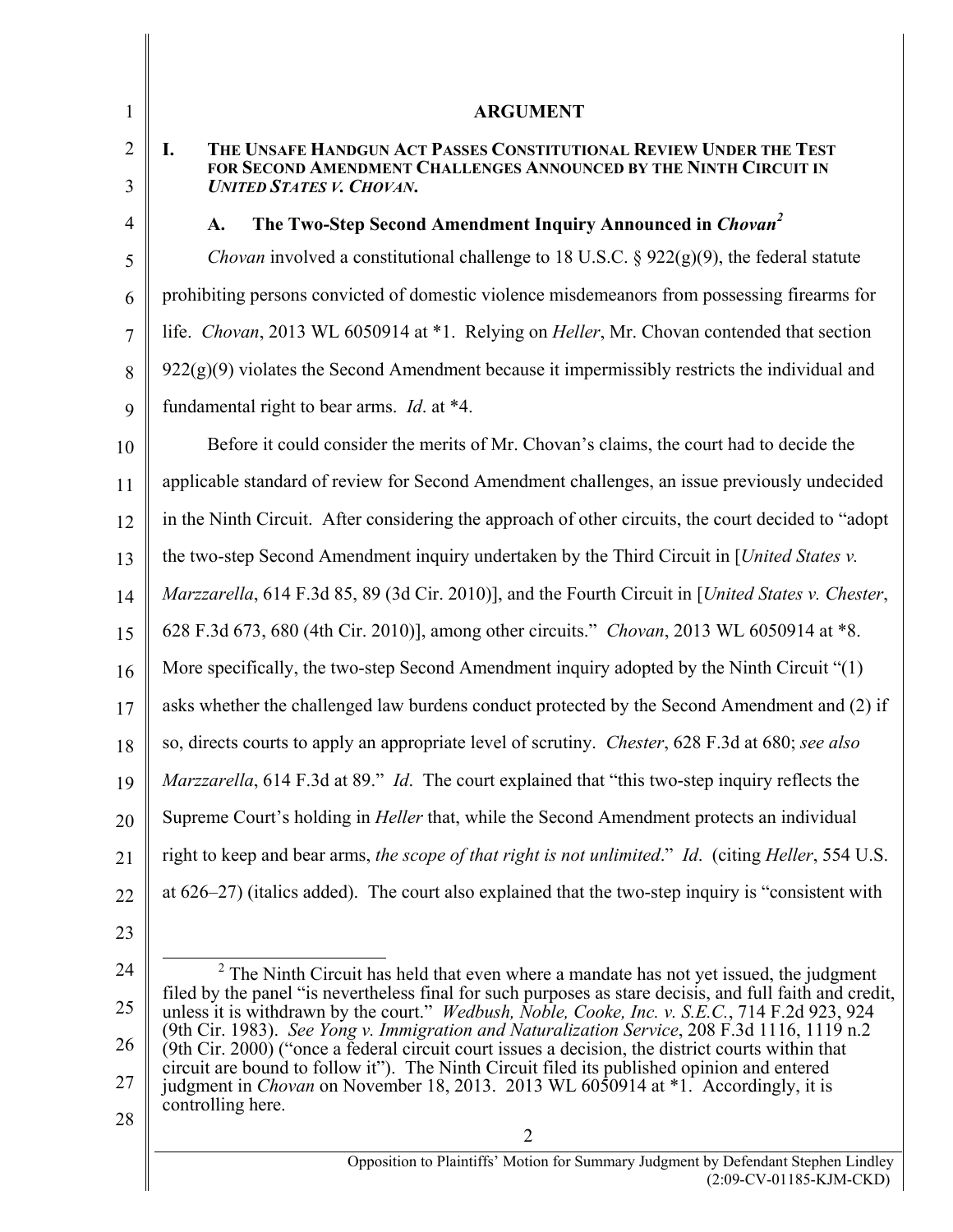the approach taken by other circuits considering various firearms restrictions post-*Heller*." *Id*. (citing cases).

3

1

2

# **1. Step One in** *Chovan*

4 5 6 7 8 9 10 11 12 13 14 15 16 17 18 Applying the two-step inquiry in *Chovan*, the Ninth Circuit found at the first step that section 922(g)(9) burdened Mr. Chovan's Second Amendment right. *Chovan*, 2013 WL 6050914 at  $*8$ . The Ninth Circuit rejected the government's attempt to include section  $922(g)(9)$  within the category of "longstanding prohibitions on the possession of firearms by felons and the mentally ill," which *Heller* characterized as "presumptively lawful." 554 U.S. at 626-27. There was a lack of evidence in the record showing that firearm restrictions regarding "violent offenders" were "longstanding," and more importantly the court found, a lack of evidence showing longstanding restrictions on "domestic violence misdemeanants." 2013 WL 6050914 at \*8. Significantly, the court distinguished felony convictions for crimes like murder, manslaughter, rape, mayhem, kidnapping, and burglary (i.e., the kinds of convictions the language in *Heller* does encompass) from misdemeanor convictions for domestic violence. *Id*. Due to this lack of evidence, the court was left to assume "'that [Chovan]'s Second Amendment rights are intact and that he is entitled to some measure of Second Amendment protection to keep and possess firearms in his home for self-defense.'" *Id.* at \*9 (quoting *Chester*, 628 F.3d at 681- 82) (alterations in original).

19

# **2. Step Two in** *Chovan*

20 21 22 23 At the second step of the inquiry, the panel in *Chovan* had to decide precisely what level of scrutiny applied. The court stated that "the level of scrutiny should depend on "(1) 'how close the law comes to the core of the Second Amendment right,' and (2) 'the severity of the law's burden on the right.'" 2013 WL 6050914 at \*9 (citation omitted).

24 25 26 27 With respect to the core of the Second Amendment right, *Chovan* explained that the core is "'the right of law-abiding, responsible citizens to use arms in defense of hearth and home.'" 2013 WL 6050914 at \*9 (quoting *Heller*, 554 U.S. at 635). The court found that "Section 922(g)(9) does not implicate this core Second Amendment right because it regulates firearm possession for

3

28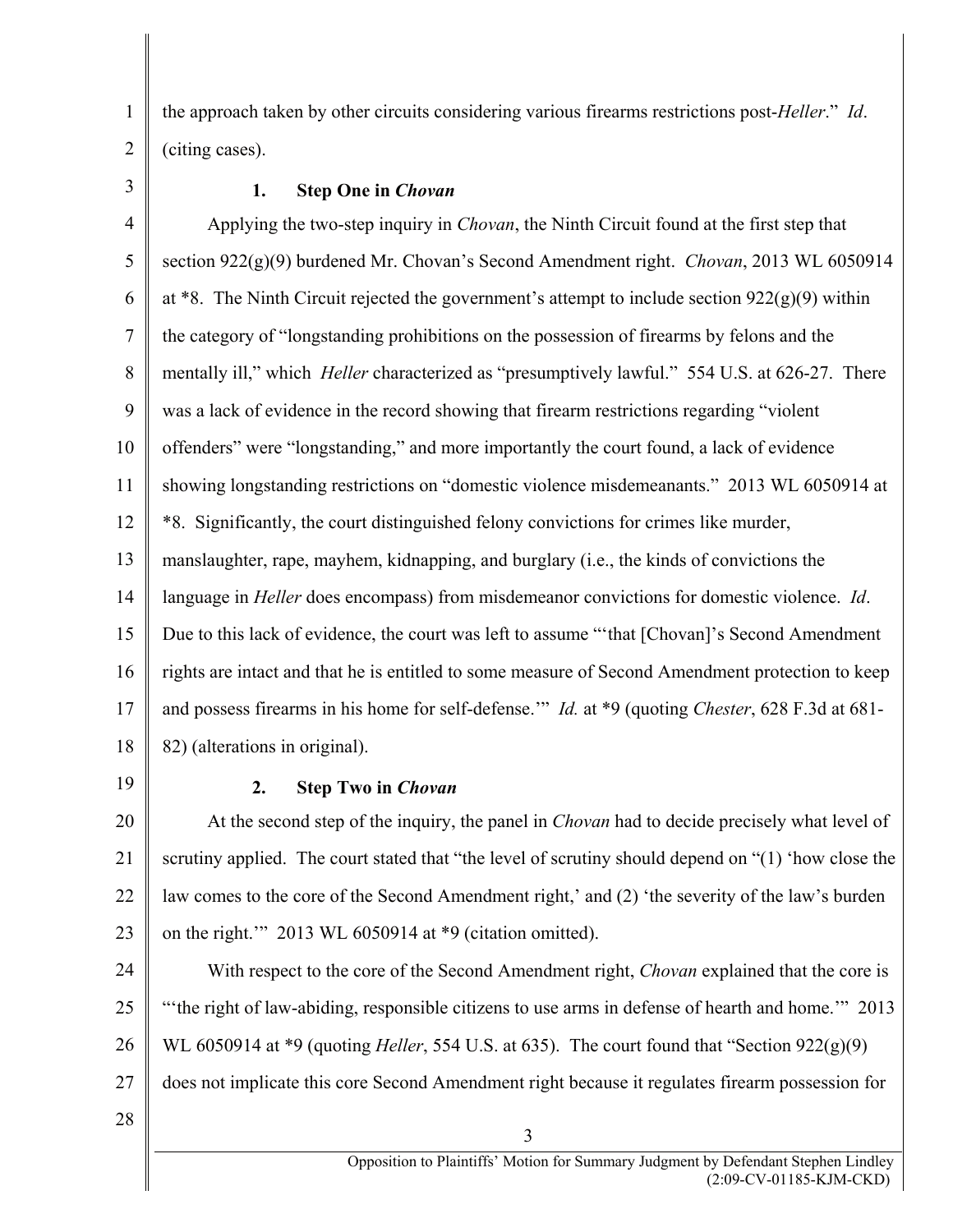individuals with criminal convictions," as opposed to law-abiding, responsible citizens who wish to possess and carry a weapon for self-defense. 2013 WL 6050914 at \*9

1

2

3 4 5 6 7 8 9 10 11 12 13 14 On the other hand, the court found that "[t]he burden the statute places on domestic violence misdemeanants' rights . . . is quite substantial." 2013 WL 6050914 at \*10. The court explained that section  $922(g)(9)$  "amounts to a 'total prohibition' on firearm possession for a class of individuals — in fact, a 'lifetime ban.'" *Id*. Significantly, the court contrasted this total prohibition with less severe regulations that "merely regulate the *manner* in which persons may exercise their Second Amendment rights." *Id*. (italics in original). Specifically, *Chovan* cited to the regulations at issue in *Marzzarella*, 614 F.3d at 97, which concluded that a regulation prohibiting obliterated serial numbers "does not severely limit the possession of firearms" because "[i]t leaves a person free to possess any otherwise lawful firearm he chooses," and *Heller v. District of Columbia*, 670 F.3d 1244, 1251-58 (D.C. Cir. 2011) ( "*Heller II* "), which reasoned that the District of Columbia's gun registration requirements were not a severe burden because they do not "prevent[] an individual from possessing a firearm in his home or elsewhere." *Id*.

15 16 17 18 19 20 21 22 23 *Chovan* therefore concluded that intermediate scrutiny was the appropriate level of review in that case, and proceeded to consider the parameters of that standard. 2013 WL 6050914 at \*10. In formulating the intermediate scrutiny standard, *Chovan* acknowledged that courts have used various terminology to describe the standard, but "all forms of the standard require (1) the government's stated objective to be significant, substantial, or important; and (2) a reasonable fit between the challenged regulation and the asserted objective." *Id*.; *see Chester*, 628 F.3d at 683 (intermediate scrutiny standard requires "reasonable fit" between challenged regulation and "substantial" government objective); *Marzzarella*, 614 F.3d at 98 (fit between challenged regulation and asserted objective must be "reasonable, not perfect.").

24 25 26 27 28 4 Finally, applying intermediate scrutiny the Ninth Circuit found that section  $922(g)(9)$ survived both on its face and as applied to Mr. Chovan. 2013 WL 6050914 at \*10. More specifically, *Chovan* found that the provision advances "the important government objective" of "preventing domestic gun violence." *Id*. at \*10-12. Considering the text of the statute, the legislative history and various studies of the relationship between domestic violence and firearms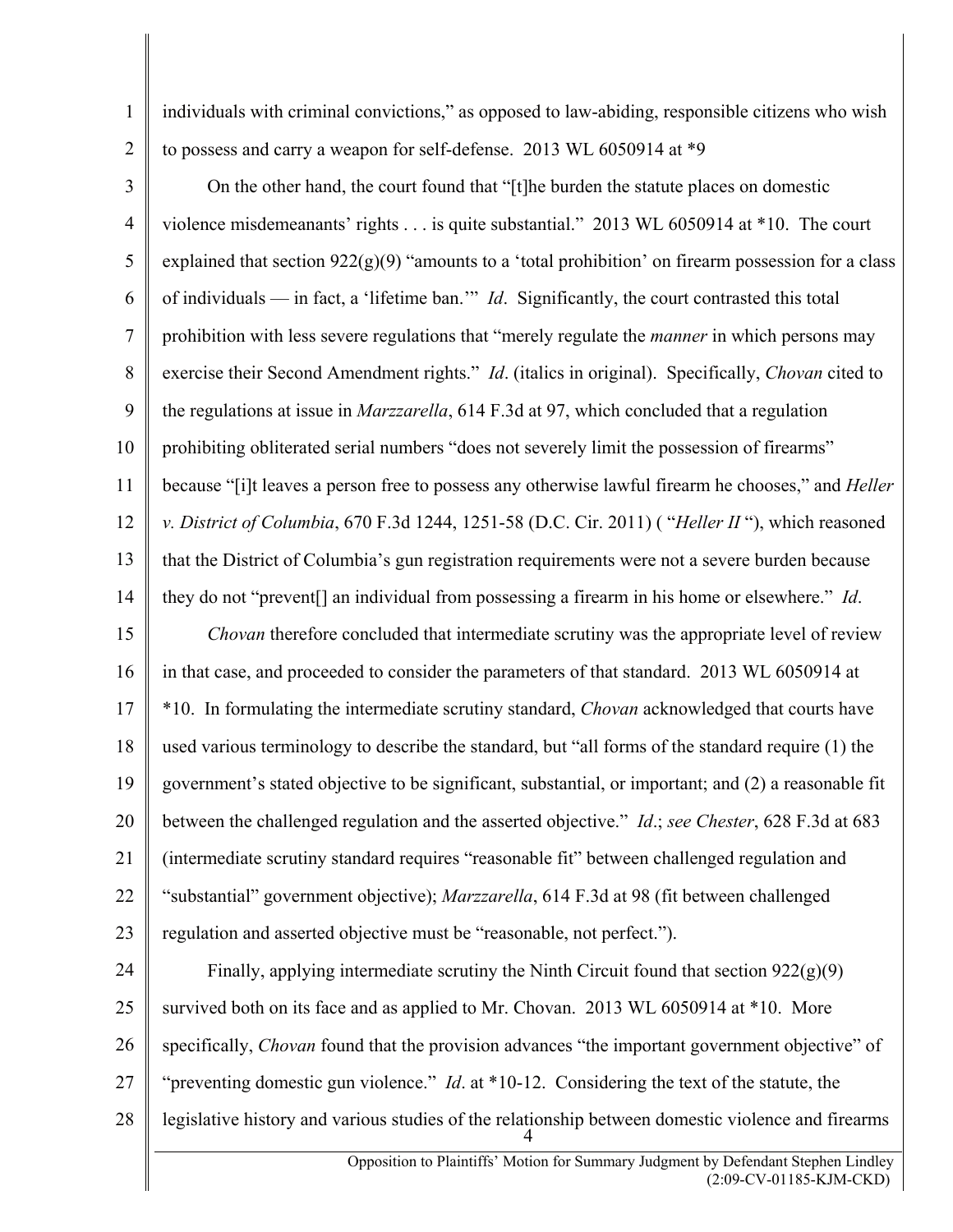1 2 3 – and relying on other courts' citations to those materials – *Chovan* further found that the provision's "prohibition on gun possession by domestic violence misdemeanants is substantially related to the important government interest of preventing domestic gun violence." *Id*.

4

## **B. Application of the** *Chovan* **Test to the Law At Issue in This Case**

5 6 7 8 9 10 Under the test recently announced in *Chovan*, this Court should first consider whether the UHA "burdens conduct protected by the Second Amendment." 2013 WL 6050914 at \*8. If so, this Court should then apply "an appropriate level of scrutiny." *Id*. As explained below, the UHA does not burden any conduct protected by the Second Amendment. Thus, this Court's analysis should end at step one of the *Chovan* inquiry. But even if this Court were to engage in step two of the inquiry, the UHA would survive constitutional scrutiny.

- 11
- 12

#### **1. Step One: The UHA does not burden conduct protected by the Second Amendment.**

13 14 15 16 17 18 19 20 21 22 23 24 25 26 27 The UHA does not burden the Second Amendment rights of plaintiffs or anyone else in California. Handguns are widely available in this state. There have been well over one million handgun transactions in California since plaintiffs filed this lawsuit, and that number continues to grow at a rate of hundreds of thousands of handgun transactions annually. (*See* Decl. of Stephen Lindley In Supp. of Def.'s Mot. for Summ. J.  $\P$ 4.) The handgun roster itself lists more than one thousand different makes and models of handguns available for purchase. (*Id*. ¶ 3.) The individual plaintiffs in this case admit to already owning handguns suitable for self-defense. And they admit to being able to acquire still more handguns suitable for self-defense. (*See* Pl. Ivan Peña's Resp. to Def. Stephen Lindley's First Set of Reqs. for Admis. at 2; Pl. Roy Vargas's Resp. to Def. Stephen Lindley's First Set of Reqs. for Admis. at 2; Pl. Doña Croston's Resp. to Def. Stephen Lindley's First Set of Reqs. for Admis. at 2; Pl. Brett Thomas's Resp. to Def. Stephen Lindley's First Set of Reqs. for Admis. at 2.) These facts show that the UHA does not burden "'the right of law-abiding, responsible citizens to use arms in defense of hearth and home.'" *Chovan*, 2013 WL 6050914 at \*9 (quoting *Heller*, 554 U.S. at 635). Moreover, the UHA is nothing like the total firearm prohibition struck down in *Heller*.

28 Rather, it is like those firearms regulations that *Heller* endorsed because they do not burden the

5 Opposition to Plaintiffs' Motion for Summary Judgment by Defendant Stephen Lindley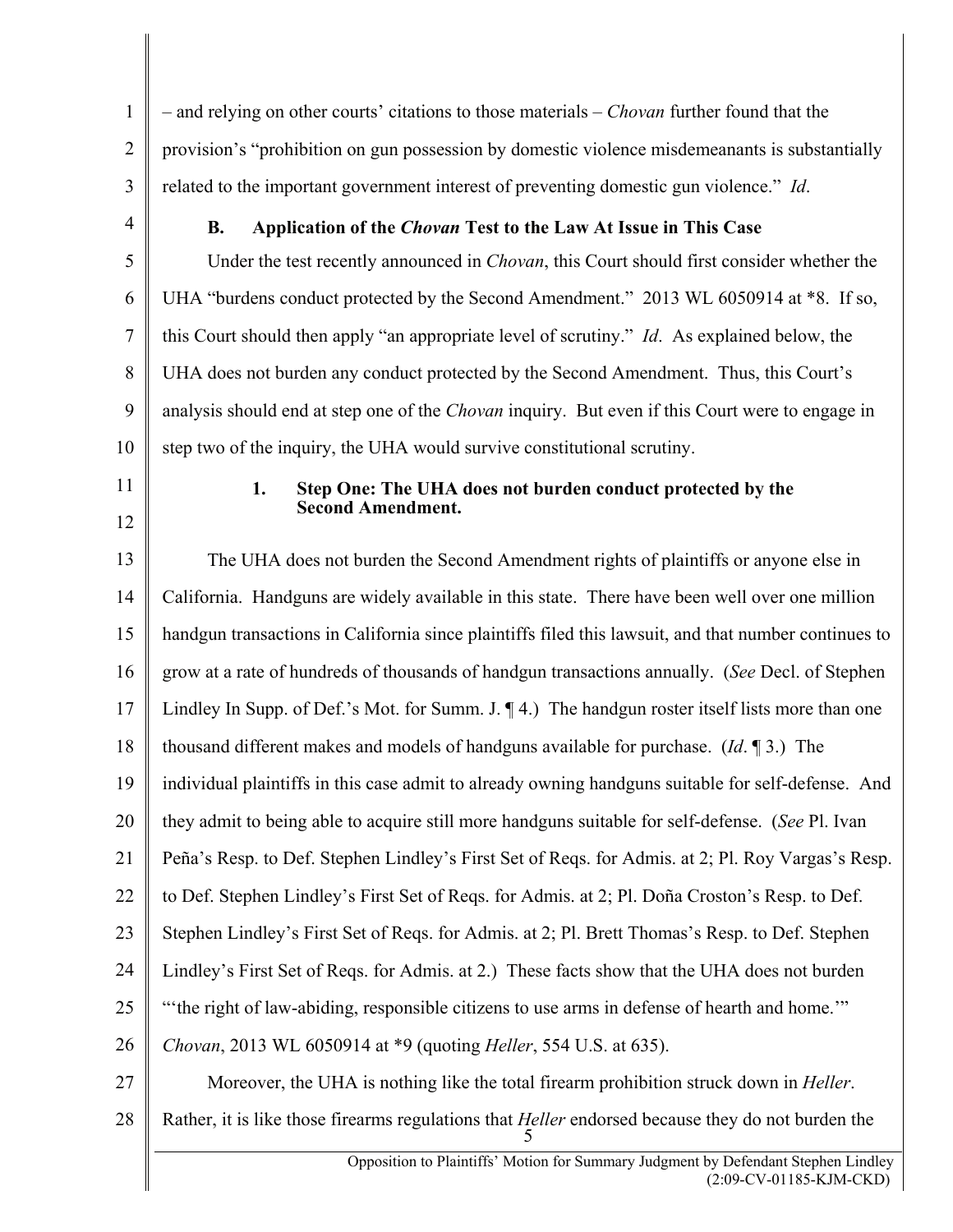1 2 3 4 5 6 7 8 Second Amendment right. More specifically, on its face the UHA is a "law[] imposing conditions and qualifications on the commercial sale of arms," and therefore "presumptively lawful." *Heller*, 554 U.S. at 626-27; *see also United States v. Vongxay*, 594 F.3d 1111, 1115 (9th Cir. 2010) (upholding federal felon-in-possession statute because it is "presumptively lawful"). The safety feature requirements of the UHA are also like the safety laws that *Heller* permits – laws like gunpowder-storage laws, which "do not remotely burden the right of self-defense," and "laws regulating the storage of firearms to prevent accidents." *Heller*, 554 U.S. at 632. The UHA simply does not prohibit the possession or use of firearms in any fashion.

9 10 11 12 13 14 15 16 17 18 19 20 The UHA is also similar to other firearms regulations that courts have upheld because they do not burden the Second Amendment right and leave individuals with alternatives for acquiring firearms for self-defense. *See, e.g., Marzzarella*, 614 F.3d at 97 (regulation prohibiting obliterated serial numbers "does not severely limit the possession of firearms" because "[i]t leaves a person free to possess any otherwise lawful firearm"); *Heller II*, 670 F.3d at 1251-58 (upholding gun registration, assault weapon and large capacity magazine regulations where individuals could still possess other firearms for self defense); *Scocca v. Smith*, No. C–11–1318 EMC, 2012 WL 2375203 at \*7 (N.D. Cal. Jun. 22, 2012) ("[a] firearm law or regulation imposes a substantial burden on Second Amendment rights if the law or regulation bans law-abiding people from owning firearms or leaves them without adequate alternatives for acquiring firearms for self-defense"). Again, the evidence before this Court demonstrates that plaintiffs already possess handguns and have alternatives for acquiring additional handguns.

21 22 23 24 25 26 27 28 6 Plaintiffs' entire argument in support of their Second Amendment claim is that the UHA is unlawful because the Second Amendment categorically protects handguns, a kind of weapon that is "in common use" for "lawful purposes." *Heller*, 554 U.S. at 624. But that argument depends on a reading of the UHA that is too broad. The UHA's focus is narrower than handguns as an entire class of firearms; its focus is certain handgun *safety features*. To be even more precise, the UHA encompasses handgun safety devices, firing requirements, drop safety requirements, chamber load indicators, magazine disconnect mechanisms and microstamping. Thus, plaintiffs are arguing that they have a constitutional right to purchase a handgun without these safety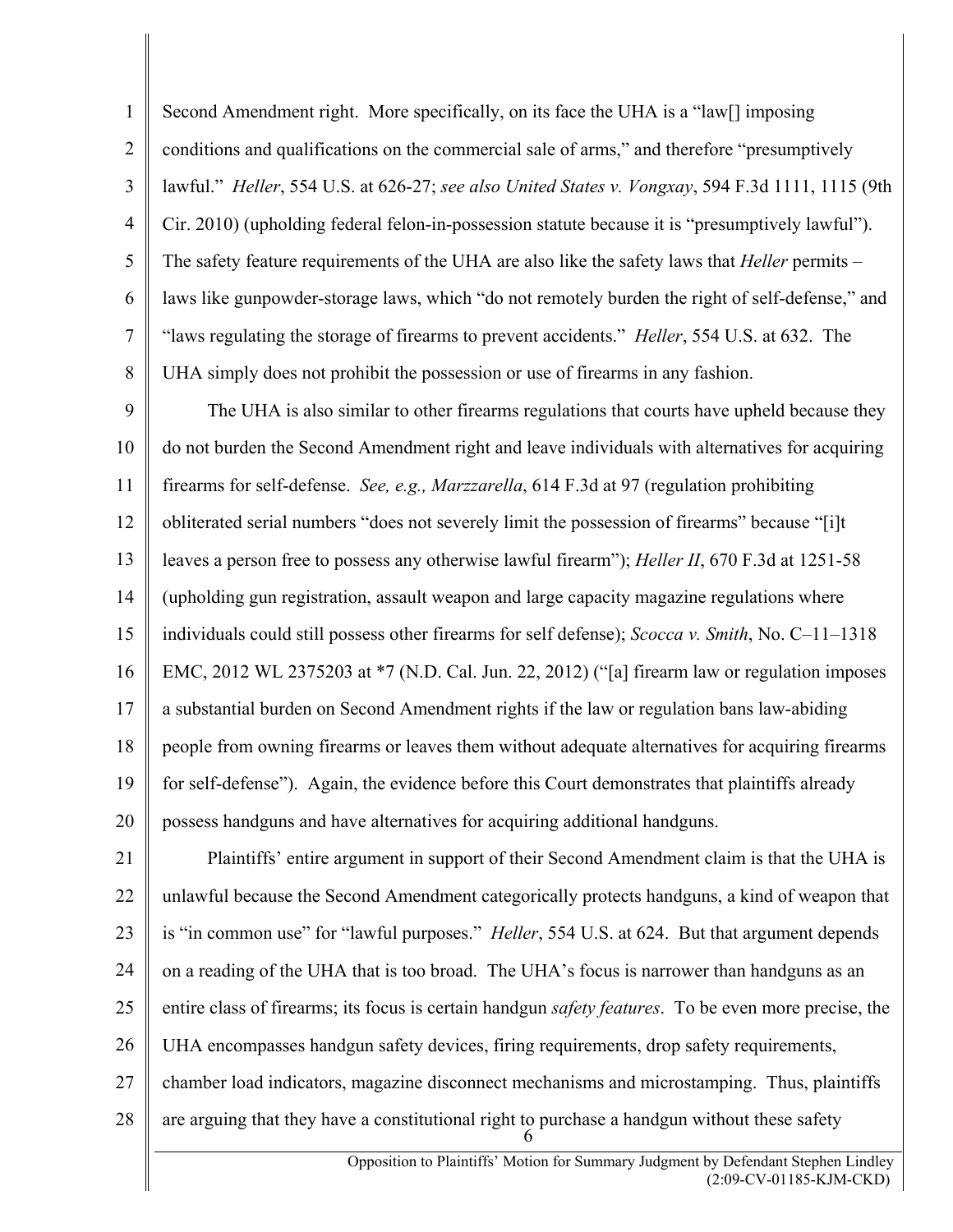1 2 features. But no court has recognized a constitutional right to purchase any handgun of one's choice regardless of its features.3

| $\overline{3}$ | Finally, plaintiffs' "common use" argument is similar to the argument rejected by the Third                                                                                                                           |  |  |
|----------------|-----------------------------------------------------------------------------------------------------------------------------------------------------------------------------------------------------------------------|--|--|
| $\overline{4}$ | Circuit in Marzzarella, which upheld the federal law requiring firearms to have serial numbers.                                                                                                                       |  |  |
| 5              | In that case, Marzzarella argued that the Second Amendment protects weapons without serial                                                                                                                            |  |  |
| 6              | numbers because they were "in common use" at the time of ratification. 614 F.3d at 93. But the                                                                                                                        |  |  |
| $\tau$         | court explained: "[That] argument rests on the conception of unmarked firearms as a                                                                                                                                   |  |  |
| 8              | constitutionally recognized class of firearms, in much the same way handguns constitute a class                                                                                                                       |  |  |
| 9              | of firearms. That premise is unavailing." <i>Id</i> . The same can be said here. While handguns in                                                                                                                    |  |  |
| 10             | general may be a constitutionally recognized class of firearms under <i>Heller</i> , handguns without                                                                                                                 |  |  |
| 11             | chamber load indicators have not been so recognized. Nor have handguns without safety devices.                                                                                                                        |  |  |
| 12             | Nor have handguns without magazine disconnect mechanisms, and so on.                                                                                                                                                  |  |  |
| 13             | For these reasons, the UHA and its safety feature requirements do not burden the Second                                                                                                                               |  |  |
| 14             | Amendment right. Therefore, this Court's analysis should end at step one of the Chovan inquiry.                                                                                                                       |  |  |
| 15             | The Court should deny plaintiffs' motion for summary judgment.                                                                                                                                                        |  |  |
|                |                                                                                                                                                                                                                       |  |  |
| 16             | 2.<br><b>Step Two: The UHA Survives Constitutional Scrutiny</b>                                                                                                                                                       |  |  |
| 17             | If for some reason the Court finds that the UHA burdens Second Amendment rights and                                                                                                                                   |  |  |
| 18             | proceeds to step two, the UHA withstands constitutional scrutiny. In this regard, it is worth                                                                                                                         |  |  |
| 19             | recalling that <i>Chovan</i> applied intermediate scrutiny to section $922(g)(9)$ because, while it did not                                                                                                           |  |  |
| 20             | implicate the "core" of the Second Amendment right, it nevertheless "substantially burdened" the                                                                                                                      |  |  |
| 21             | right because it totally prohibited a class of people from possessing and using firearms for life.                                                                                                                    |  |  |
| 22             | Chovan, 2013 WL 6050914 at *10. Like the law at issue in Chovan, the UHA does not implicate                                                                                                                           |  |  |
| 23             | the core of the Second Amendment. It does not concern possession and use of firearms generally,                                                                                                                       |  |  |
| 24             |                                                                                                                                                                                                                       |  |  |
| 25             | <sup>3</sup> Indeed, taken to its logical conclusion, plaintiffs' position would require constitutional<br>protection for <i>any</i> firearm that might be called a "handgun," even if it had features allowing for a |  |  |
| 26             | large-capacity magazine or sound suppressor (i.e., a silencer), or features disguising it as<br>something other than a handgun, for example. These features are generally unlawful in                                 |  |  |
| 27             | California. See Cal. Penal Code § 32310 (prohibition on large-capacity magazines); § 33410<br>(prohibition on silencers); $\S 24510$ (unlawful to possess firearm not immediately recognizable as<br>firearm).        |  |  |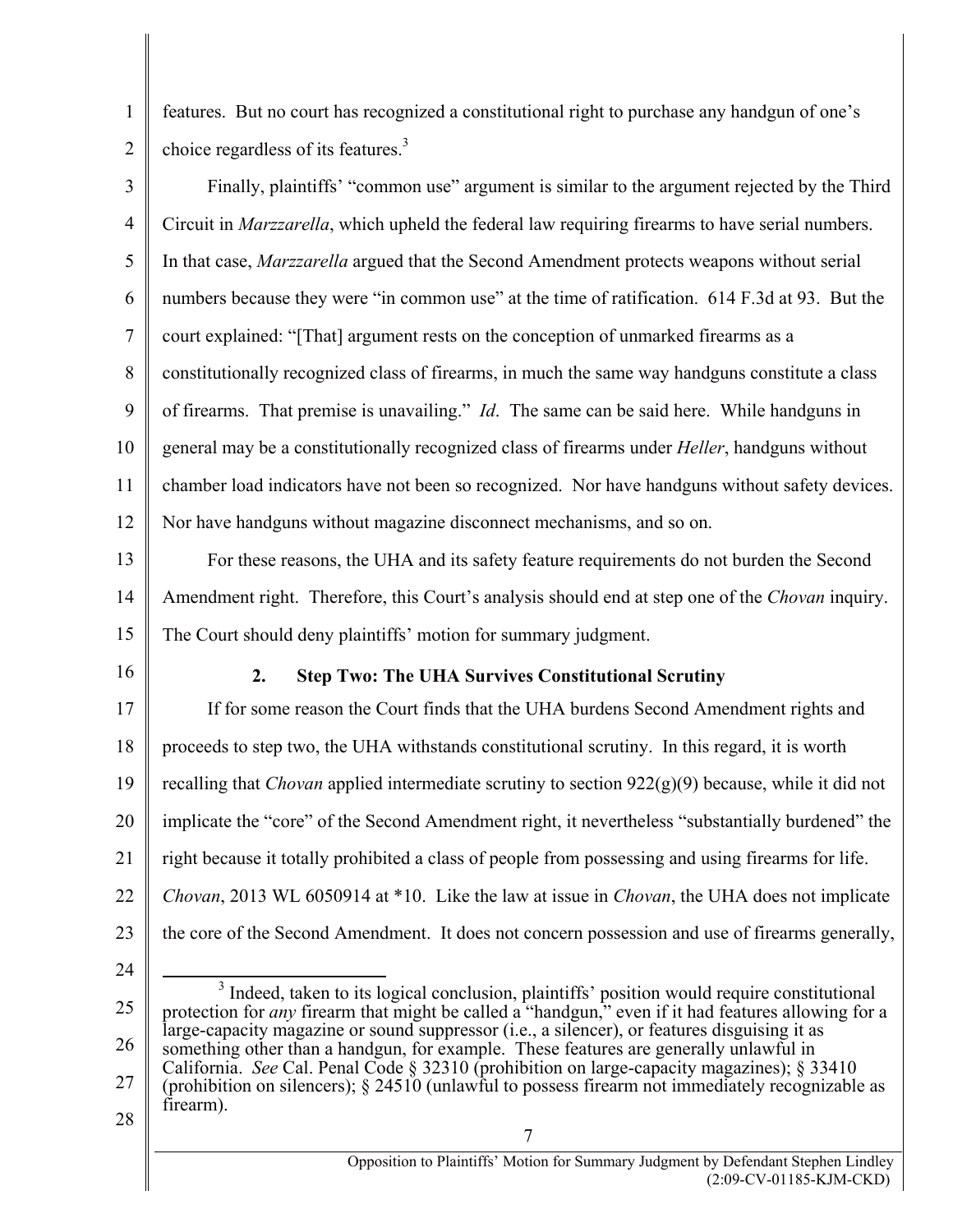1 2 3 4 5 6 7 8 9 10 11 much less possession and use *in the home*. See *Heller*, 554 U.S. at 635 (core of Second Amendment is "the right of law-abiding, responsible citizens to use arms in defense of hearth and home"). On the other hand, unlike the law in *Chovan*, the UHA does *not* substantially burden the Second Amendment right. It does not prohibit a class of people from using or possessing firearms for life. On the contrary, under the UHA plaintiffs already lawfully possess and use handguns and, like all law-abiding Californians, plaintiffs remain free to purchase and use additional handguns for self defense. Thus, while Lindley demonstrates below that the UHA survives the level of scrutiny articulated in *Chovan*, the differences between section  $922(g)(9)$  and the UHA justify the application of a level of scrutiny *less* rigorous than the one applied in *Chovan*. *See Chovan*, 2013 WL 6050914 at \*8 (directing courts to apply "an *appropriate* level of scrutiny" if challenged law burdens Second Amendment)(italics added).

12 13 14 15 16 17 18 19 20 21 22 23 24 25 26 In any event, even under the intermediate scrutiny as articulated in *Chovan*, the UHA's handgun safety feature requirements advance the interests of improving public safety by reducing firearm violence and reducing crime. Courts have consistently recognized these to be significant, substantial and important government interests. And they have done so in the context of considering challenges to gun laws. *See, e.g., Kwong v. Bloomberg*, 723 F.3d 160, 168 (2d Cir. 2013) ("governmental interests in public safety and crime prevention" are "substantial, indeed compelling"); *Marzzarella*, 614 F.3d at 98 ("preserving the ability of law enforcement to conduct serial number tracing—effectuated by limiting the availability of untraceable firearms constitutes a substantial or important interest"); *United States v. Skoien*, 614 F.3d 638, 642 (7th Cir. 2010) ("preventing armed mayhem" is "an important governmental objective"); *see also Peruta v. County of San Diego*, 758 F. Supp. 2d 1106, 1117 (S.D. Cal. 2010) ("Defendant has an important and substantial interest in public safety and in reducing the rate of gun use in crime."); *Richards v. Cnty. of Yolo*, No. 09-1235, 821 F. Supp. 2d 1169, 1175, 2011 WL 1885641, at \*4 (E.D. Cal. May 16, 2011) (maintaining public safety and preventing gun-related crime and death of citizens are important interests).

27 28

8 The face of the UHA, its legislative history and common sense also show that there is a "reasonable fit" between these interests and the Act's handgun safety feature requirements.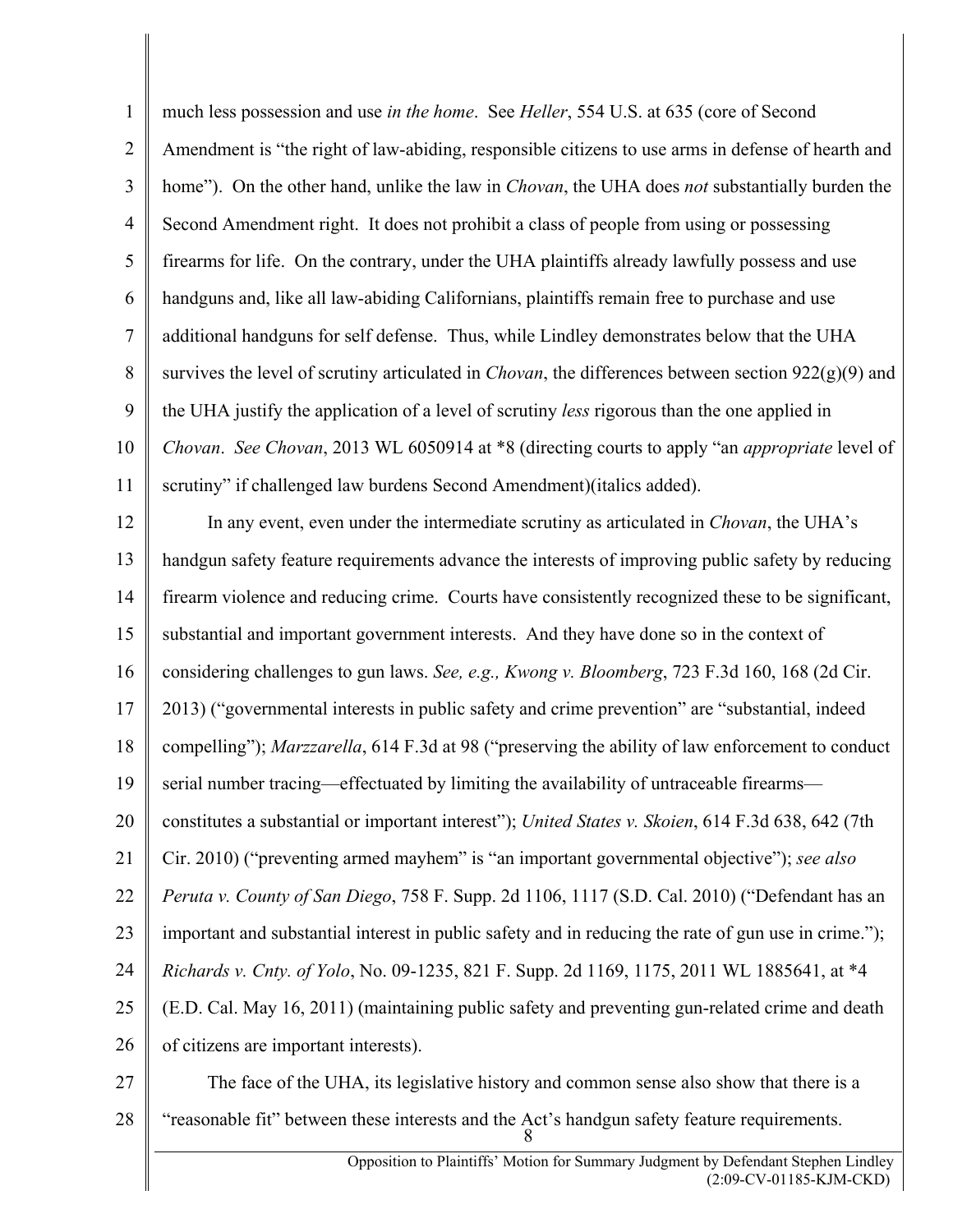| $\mathbf{1}$   | Chovan, 2013 WL 6050914 at *10. In enacting the provisions regarding safety devices, firing                                                                                                       |  |  |
|----------------|---------------------------------------------------------------------------------------------------------------------------------------------------------------------------------------------------|--|--|
| $\overline{2}$ | requirements, and drop safety requirements, the California Legislature was targeting the                                                                                                          |  |  |
| 3              | connection between cheaply made, unsafe handguns and injuries to firearms operators and crime.                                                                                                    |  |  |
| $\overline{4}$ | The legislative history shows that reducing the number of cheaply made guns protects firearm                                                                                                      |  |  |
| 5              | owners and innocent bystanders from a product that may inadvertently injure them and reduces                                                                                                      |  |  |
| 6              | gun availability to criminals, thereby reducing crime. See Assem. Com. on Public Safety,                                                                                                          |  |  |
| $\overline{7}$ | Analysis of Senate Bill No. 15 (1999-2000 Reg. Sess.) June 8, 1999; Senate Com. on Public                                                                                                         |  |  |
| 8              | Safety, Analysis of Senate Bill No. 15 (1999-2000 Reg. Sess.) April 6, 1999. <sup>4</sup> California courts                                                                                       |  |  |
| 9              | have relied on this legislative history. See Fiscal v. City and County of San Francisco, 158 Cal.                                                                                                 |  |  |
| 10             | App. 4th 895, 913 (Ct. App. 2008) ("one of the goals of the UHA included curbing handgun                                                                                                          |  |  |
| 11             | crime, as well as promoting gun safety.").                                                                                                                                                        |  |  |
| 12             | The legislative history, and the academic studies mentioned therein, also show that chamber                                                                                                       |  |  |
| 13             | load indicators and magazine disconnect mechanisms are important safety features that help                                                                                                        |  |  |
| 14             | prevent accidental discharges and injuries. See Assem. Com. on Appropriations, Analysis of                                                                                                        |  |  |
| 15             | Senate Bill No. 489 (2002-2003 Reg. Sess.) August 20, 2003; Assem. Com. on Public Safety,                                                                                                         |  |  |
| 16             | Analysis of Senate Bill No. 489 (2002-2003 Reg. Sess.) July 1, 2003. <sup>5</sup>                                                                                                                 |  |  |
| 17             | It has also been recognized that microstamping is an important crime-fighting tool because                                                                                                        |  |  |
| 18             | it allows law enforcement officials to trace spent cartridges found at crime scenes, thereby                                                                                                      |  |  |
| 19             | reducing crime and increasing public safety. In passing the microstamping law, the Legislature                                                                                                    |  |  |
| 20             | recognized that "California has an enormous and diverse problem of unsolved homicides                                                                                                             |  |  |
| 21             | committed with handguns." Senate Com. on Public Safety, Analysis of Assembly Bill No. 1471                                                                                                        |  |  |
| 22             | (2007-2008 Reg. Sess.) June 26, 2007 at page H. Microstamping technology "give[s] law                                                                                                             |  |  |
| 23             |                                                                                                                                                                                                   |  |  |
| 24             | <sup>4</sup> These two pieces of legislative history are attached as Exhibits A and B to the<br>declaration of the undersigned filed in support of this opposition. Under Rule 201 of the Federal |  |  |
| 25             | Rules of Evidence, the Court may take judicial notice of the legislative history of state statutes.<br>Anderson v. Holder, 673 F.3d 1089, 1094, n.1 (9th Cir. 2012); Louis v. McCormick & Schmick |  |  |
| 26             | Restaurant Corp., 460 F. Supp. 2d 1153, 1155, n.4 (C.D. Cal. 2006). Lindley respectfully<br>requests that this Court take judicial notice of the legislative history cited here.                  |  |  |
| 27             | $5$ This legislative history is attached the declaration of Joel Tochterman filed in support of                                                                                                   |  |  |
| 28             | Lindley's motion for summary judgment.                                                                                                                                                            |  |  |
|                | 9<br>Opposition to Plaintiffs' Motion for Summary Judgment by Defendant Stephen Lindley                                                                                                           |  |  |
|                | $(2:09$ -CV-01185-KJM-CKD)                                                                                                                                                                        |  |  |

<sup>(2:09-</sup>CV-01185-KJM-CKD)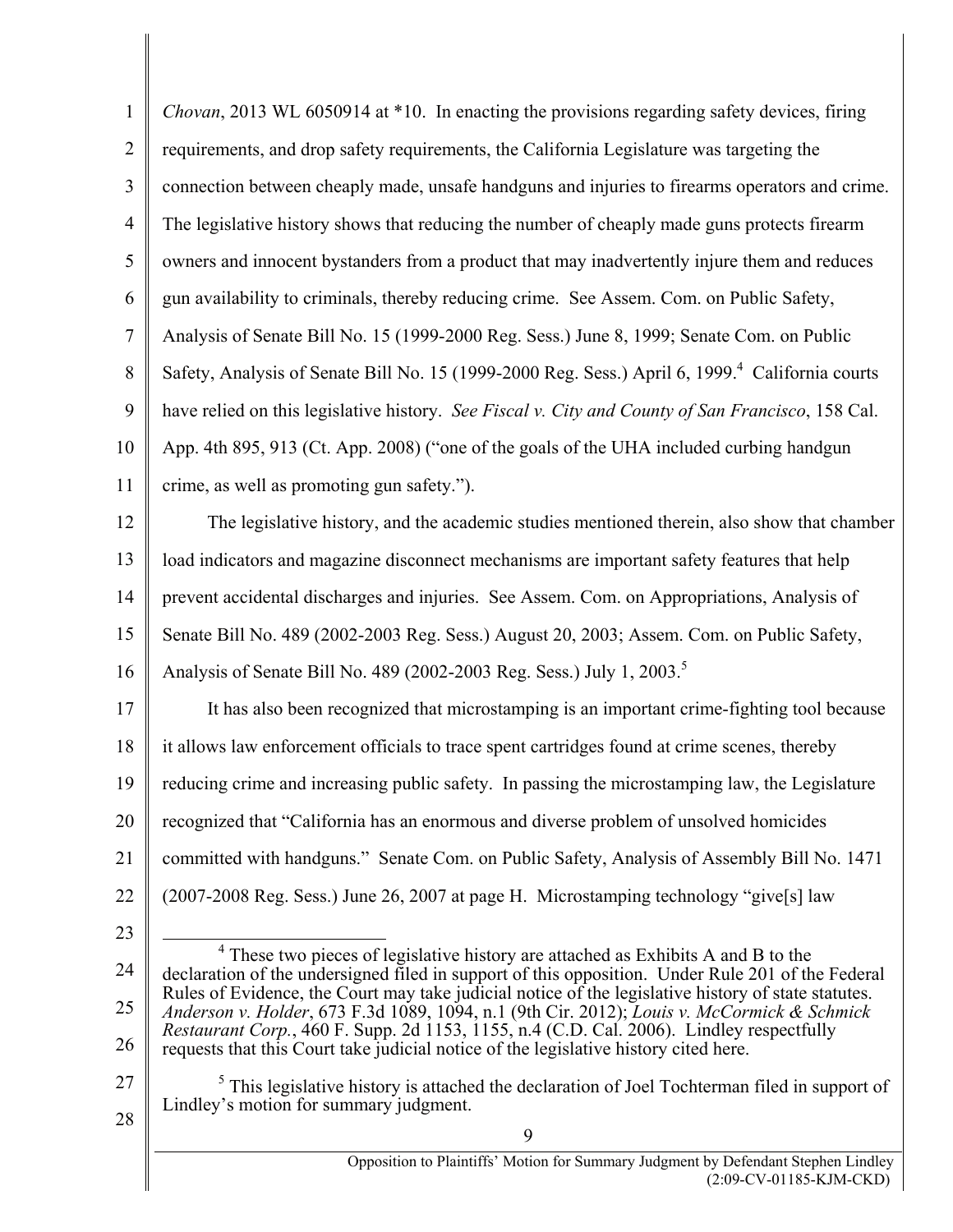1 2 3 4 5 6 7 8 9 10 11 12 enforcement a tool that will provide evidence to help investigate, arrest and convict more people who use semiautomatic handguns in crimes. It will provide rapid leads in the first crucial hours after a homicide." *Id*. at page I. *See also* Assem. Com. on Appropriations, Analysis of Assembly Bill No. 1471 (2007-2008 Reg. Sess.) May 16, 2007; Assem. Com. on Public Safety, Analysis of Assembly Bill No. 1471 (2007-2008 Reg. Sess.) April 17, 2007.<sup>6</sup> California courts have also recognized the importance of microstamping. *See Fiscal*, 158 Cal. App. 4th at 914 (microstamping "will provide important investigative leads in solving gun-related crimes by allowing law enforcement personnel to quickly identify information about the handgun from spent cartridge casings found at the crime scene"). The Third Circuit similarly has acknowledged the importance of firearm serial numbers. *Marzzarella*, 614 F.3d at 98 (prohibiting obliterated serial number is substantially related to "preserving the ability of law enforcement to conduct serial number tracing—effectuated by limiting the availability of untraceable firearms").

13 14 15 16 17 For these reasons, even if the Court reaches step two in the *Chovan* analysis, the UHA would survive intermediate scrutiny: there is a reasonable fit between the UHA's handgun safety feature requirements and the important government interests of improving public safety by reducing firearm violence and reducing crime. Accordingly, plaintiffs' motion for summary judgment should be denied for failure to demonstrate a Second Amendment violation.

18

### **II. THE UNSAFE HANDGUN ACT DOES NOT VIOLATE EQUAL PROTECTION**

19 20 21 22 23 24 Plaintiffs' equal protection claim also lacks merit. For "state action to trigger equal protection review at all, that action must treat similarly situated persons disparately." *Silveira v. Lockyer*, 312 F.3d 1052, 1088 (9th Cir. 2002), *abrogated on other grounds by Heller*, 554 U.S. 570. Yet plaintiffs have offered no evidence that the Act treats similarly situated individuals differently. It is plaintiffs' burden to make that prima facie showing. *See International Bhd. of Teamsters v. United States*, 431 U.S. 324, 335 n.15 (1977).

25

26

 6  $6$  The committee analyses of the A.B. 1471, the microstamping law, are attached as Exhibits C, D and E to the declaration of the undersigned filed in support of this opposition. .

10

28

27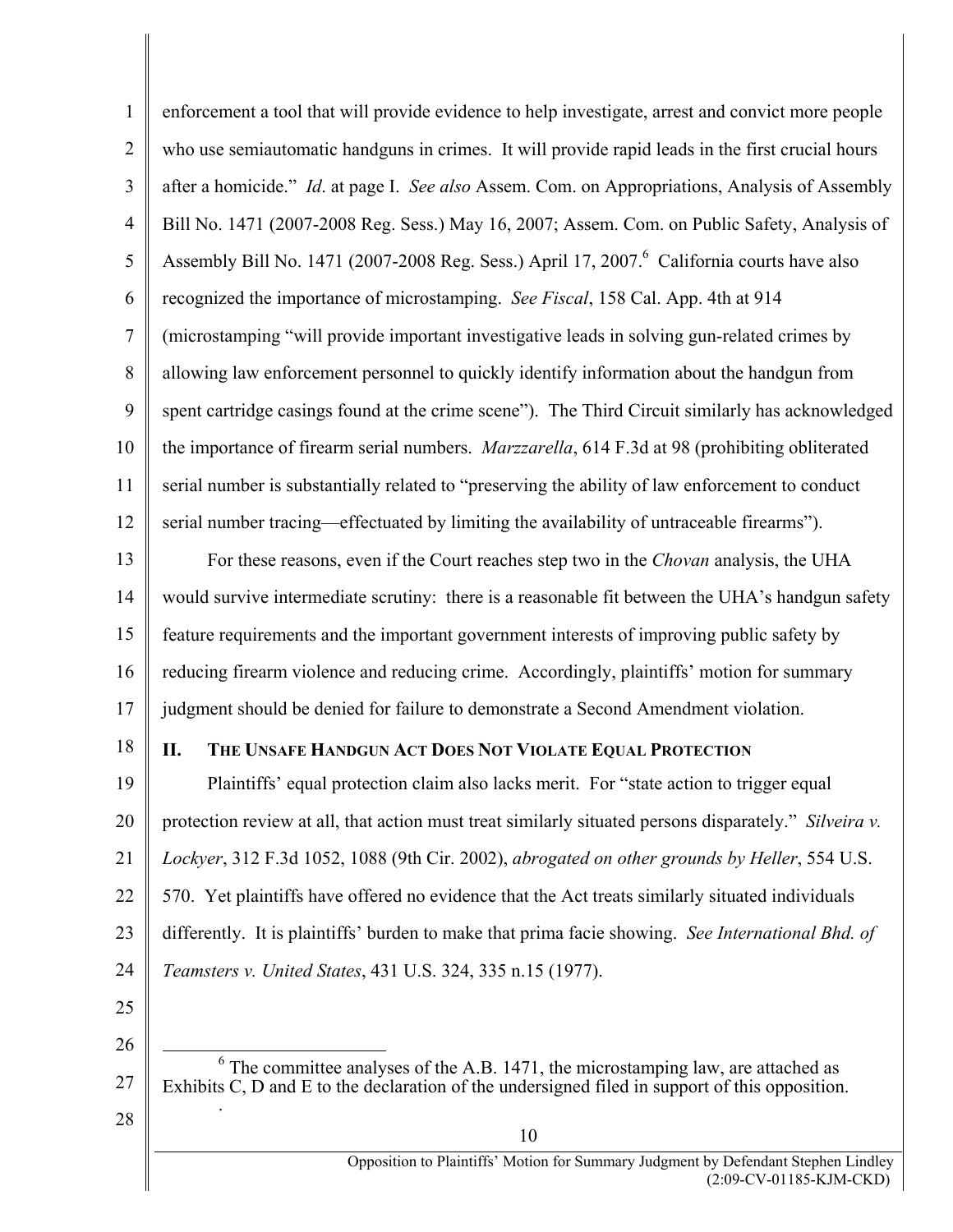1 2 3 4 5 6 7 8 9 Plaintiffs seem to suggest that for purposes of the equal protection analysis they are similarly situated to law enforcement officials, who are authorized to buy "off-roster" handguns under one of the exceptions of the UHA. *See* Cal. Penal Code § 32000(b)(3). This suggestion is unavailing. In light of their experience, training and special needs for firearms, law enforcement officers are not similarly situated to plaintiffs. *Silveira*, 312 F.3d at 1089 ("It is manifestly rational for at least most categories of peace officers to possess and use firearms more potent than those available to the rest of the populace in order to maintain public safety."); *see also Coal. of New Jersey Sportsmen, Inc. v. Whitman*, 44 F. Supp. 2d 666, 686-87 (D. N.J. 1999) (upholding assault weapons ban exception for law enforcement officers).

10 11 12 13 14 15 16 17 18 19 20 21 22 23 24 Plaintiffs also suggest that they are being treated differently from out-of-state individuals. This comparison is also unavailing. First, the UHA treats residents and non-residents alike. Like nonresidents, who retain their right to own off-roster handguns even after moving into the state, *see* Cal. Penal Code § 32000(a), nothing in the Act requires plaintiffs to relinquish any off-roster handgun they own. As discussed above, the Act's focus is the commercial sale of firearms, not possession or use. Second, plaintiffs have not shown how they are similarly situated to nonresidents, which they are not. *See Peterson v. LaCabe*, 783 F. Supp. 2d 1167, 1178 (D. Colo. 2011) (rejecting equal protection challenge to concealed handgun licensing requirements because residents and non-residents not similarly situated); *Peruta v. County of San Diego*, 758 F. Supp. 2d 1106, 1119 (S.D. Cal. 2010) ("Because residents and non-residents are situated differently, the residency requirement of Defendant's policy does not violate equal protection."); *see also Dearth v. Holder*, 893 F. Supp. 2d 59, 74 (D. D.C. 2012) ("Dearth has provided no support for his contention that expatriate U.S. citizens and U.S. citizens residing in the United States are similarly situated aside from the fact of common citizenship."). Finally, even if equal protection review were triggered, as a law that neither impacts a

25 26 27 fundamental right nor classifies persons based on protected characteristics, see *Schweiker v. Wilson*, 450 U.S. 221, 230 (1981), the UHA would withstand rational basis review. (*See* Def. Stephen Lindley's Memo. of P. & A. in Supp. of Mot. for Summ. J. at 18-20.)

11

28